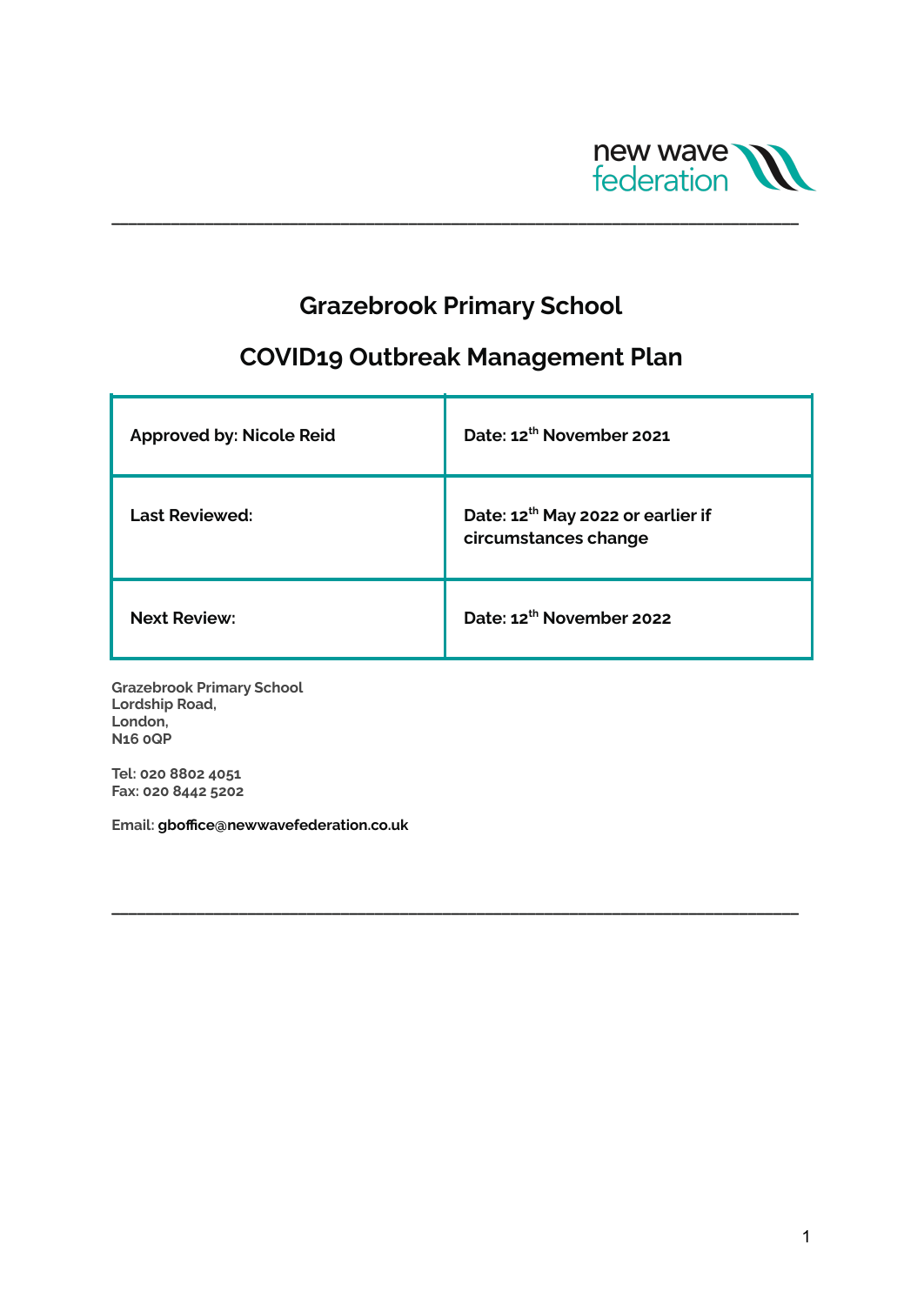#### **Introduction**

This plan is based on the **[contingency](https://www.gov.uk/government/publications/coronavirus-covid-19-local-restrictions-in-education-and-childcare-settings) framework** for managing local outbreaks of COVID-19 and the **schools [operational](https://www.gov.uk/government/publications/actions-for-schools-during-the-coronavirus-outbreak) guidance**, provided by the Department for Education (DfE).

We will only implement some, or all, of the measures in this plan in response to recommendations provided by our local authority (LA), directors of public health (DsPH), UK Health Security Agency (UKHSA) health protection team or the national government. It may be necessary to implement these measures in the following circumstances, for example:

- To help manage a COVID-19 outbreak within the school. Actions will be considered when either of the following thresholds are met:
	- There are 5 positive cases among pupils or staff who are likely to have mixed closely within a 10-day period
	- 10% of pupils or staff who are likely to have mixed closely test positive within a 10-day period
- If COVID-19 infection rates in the community are extremely high, and other measures have failed to reduce transmission.
- As part of a package of measures responding to a 'variant of concern'  $(\forall o \cap)$
- To prevent unsustainable pressure on the NHS.

## **Seeking public health advice**

When one of the thresholds above is met, we will review the testing, hygiene and ventilation measures already in place.

We will also seek public health advice from a director of Public Health or the Health Protection Team. Mrs Katie Beecroft, the head teacher, will be responsible for seeking this advice, and will do so by telephoning the DfE helpline (0800 046 8687) and Hackney Council Health and Safety Department (testandtrace@hackney. gov.uk).

## **Testing**

If recommended, we will increase the use of home testing by staff and will also encourage members of the community to increase the testing of family members at home.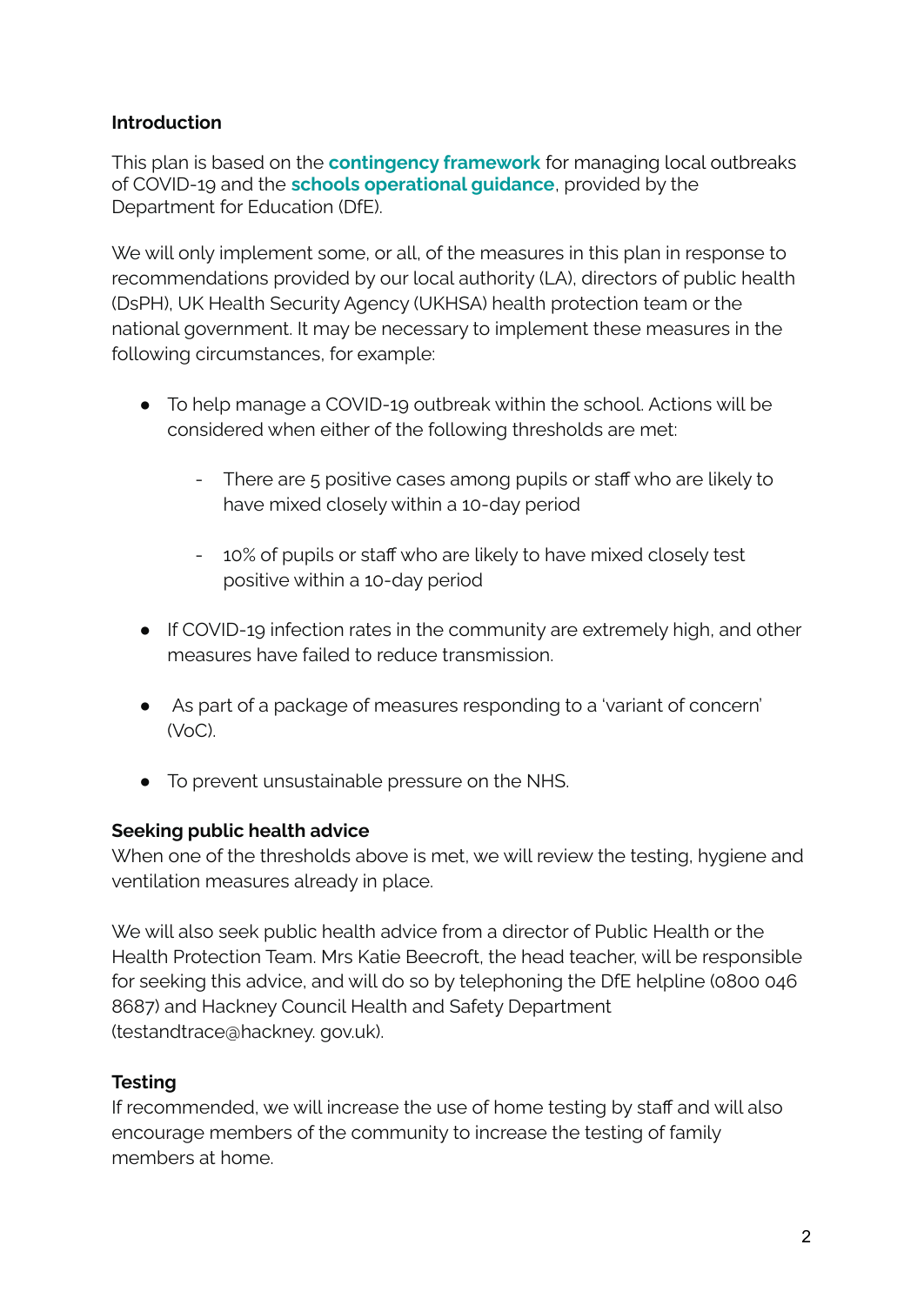#### **Other measures**

Parents, carers, pupils and staff will be informed promptly about the introduction of control measures. This will be done via email, letters sent home with pupils and direct text messaging once a decision has been made.

If recommended, we will limit:

- Residential educational visits
- · Open days
- Transition or taster days
- · Parents coming into school
- · Live performances
- Any other event that are a risk to public health

If recommended, we will:

- Sanitise and deep clean the affected areas.
- Minimise staff gatherings including the reintroduction of online meetings, restrict numbers in communal spaces and potentially reintroduce a shift pattern in working practices for vulnerable staff.
- Minimise family mixing on site and reintroduce virtual parent consultations and webinars rather than workshops.
- Reintroduce social distancing in communal spaces between staff.
- Reintroduce the wearing of face masks for all families and visitors on the school premises.
- Reintroduce staff wearing masks in all communal spaces
- Encourage all staff to take twice weekly lateral flow tests.
- Provide additional soap in all classrooms, staff rooms and toilets to encourage hand washing.
- Ensure children to regularly wash and/or sanitise their hands and timetable this for all children.
- Continue with enhanced cleaning in the middle of the day as well as at the end of the day.
- Reintroduce bubbles, to reduce mixing between groups.

#### 5. **Attendance restrictions**

Attendance restrictions will only be recommended as a last resort. If recommended, we will implement the measures in this section.

5.1 Eligibility to remain in school

If restrictions are recommended, we will stay open for:

● Vulnerable pupils.